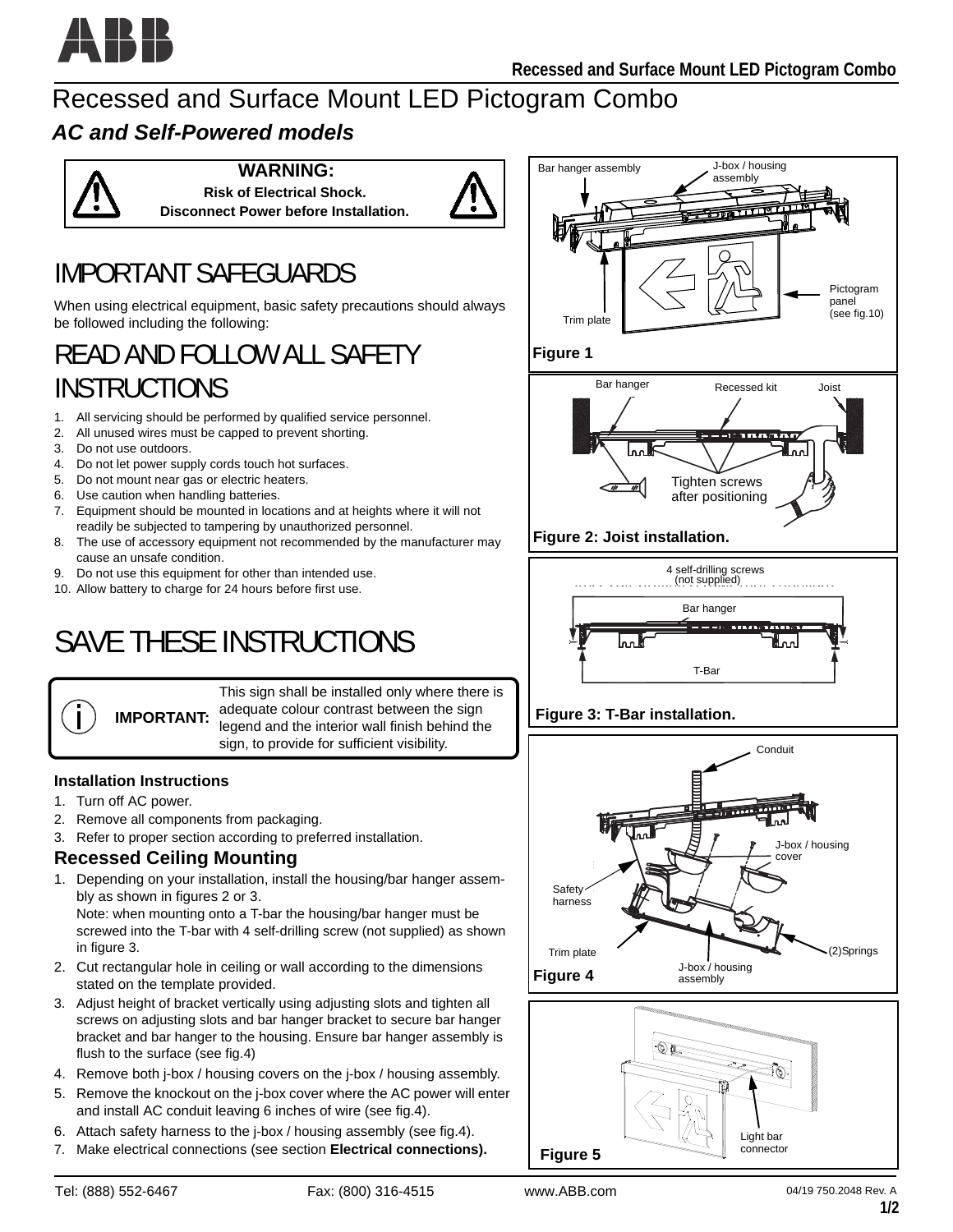

- 8. Connect the battery connectors together.
- 9. Feed wires into j-box / housing assembly and reinstall both j-box covers onto the housing assembly.
- 10. Reinstall trim plate by compressing the two springs located at each end and inserting them in the bar hanger assembly.
- 11. Screw the two M3\*15 screws into the bar hanger assembly (see fig.6).
- 12. Connect the light bar connector and snap the light bar into the trimplate (see fig.5 & 6).

## **Surface Ceiling & Wall mounting**

- 1. Using the other housing, knockout holes for canopy according to mounting position (top for ceiling, side for wall).
- 2. Insert the bushing supplied into the center hole.
- 3. Mount canopy to housing.
- 4. Attach the crossbar to the junction box with screws ensuring the long blade of the crossbar touches the j-box (not provided).
- 5. Unscrew (4) four screws holding the j-box / housing assembly together.
- 6. Remove trimplate from j-box / housing assembly and install it onto the other housing.
- 7. Route wires out through canopy to connect to j-box wires.
- 8. Make electrical connections (see section **Electrical connections).**
- 9. Feed AC supply wires back into j-box.
- 10. Using provided screws, tighten canopy to the crossbar (see figure 7)
- 11. Open trimplate and connect the battery wire.
- 12. Close trimplate and use the M3\*15 screws to ensure the trimplate will not detach from the housing assembly (see fig.6).
- 13. Connect the light bar connector and snap the light bar into the trimplate (see fig.7 & 8).

### **Electrical connections**

Make the proper connections (see fig. 9):

- a. For 120VAC, connect the black and white wires to the building utility.
- b. For 347VAC, connect the red and white wires to the building utility.
- c. Connect the green ground wire to the ground.
- d. Cap unused wires. In all cases, use suitable wire nuts rated for the applicable voltage to connect to wires.
- 14. Choose the appropriate pictogram panel(s) and remove the film on the front.
- 15. Gently insert pictogram panel(s) between the face and the metal trim.
- 16. If the unit is for a single face, make sure the white panel is place on the opposite side of the pictogram panel.

This unit comes with a (1) one year warranty.







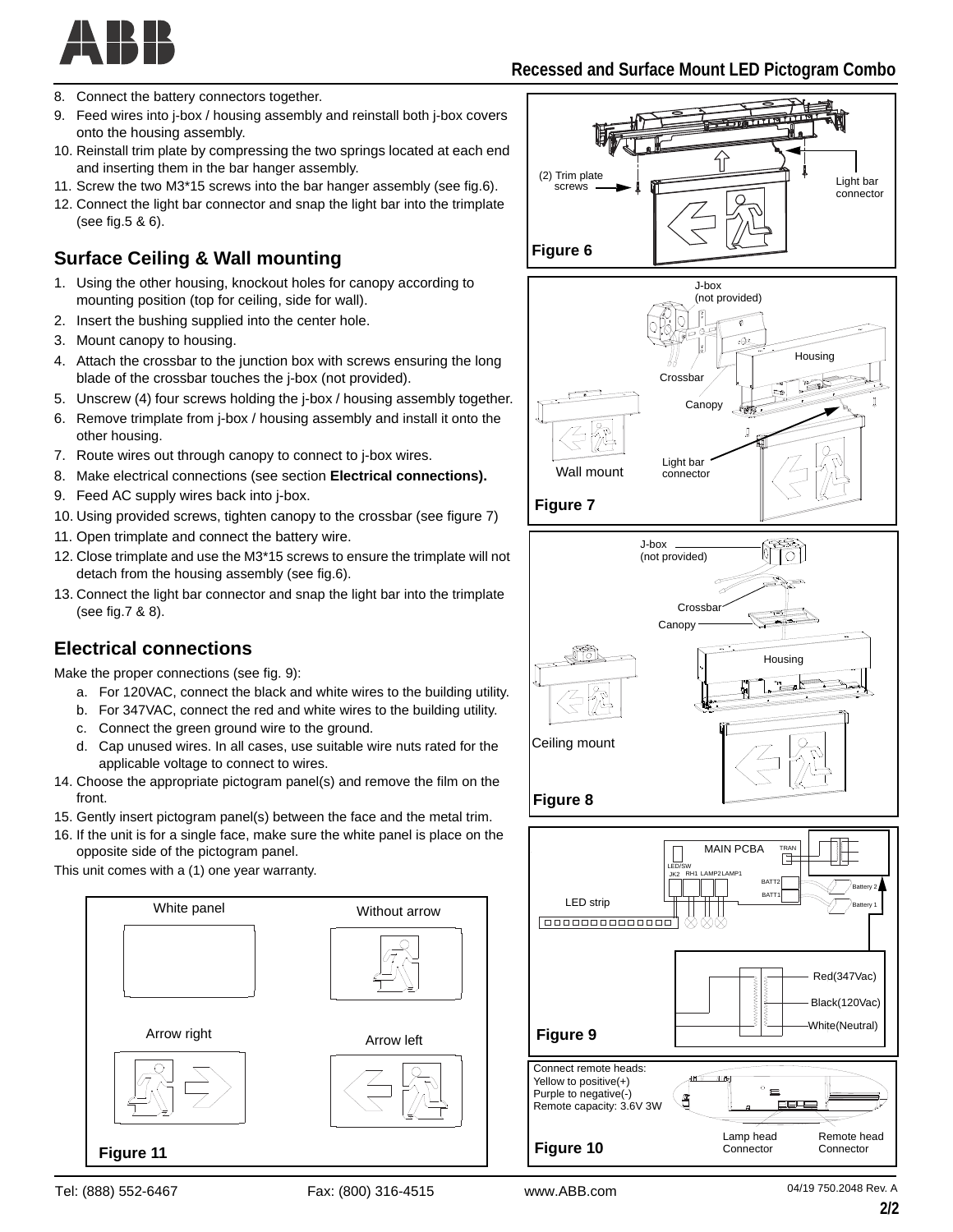

- 6. Attachez le harnais de sécurité à la boîte de jonction /assemblage de boîte
- (voir fig.4). 7. Faire des connexions électriques (voir section Connexions électriques).
- 8. Connectez les connecteurs de la batterie ensemble.
- 9. Alimenter les fils analyses lange boite de journer de réinstaller les deux j-boîte porte sur l'ensemble de boîtier.
- 10. Réinstallez la plaque de garniture en comprimant les deux ressorts situés à chaque extrémité et en les insérant dans l'ensemble support.
- 11. Visser les deux vis M3-15 dans l'assemblage du cintre de barre (voir fig.6). 12. Branchez le connecteur de la barre lumineuse et enclenchez la barre
- lumineuse dans la plaque de garniture (voir fig.5 & 6).

#### **Plafond de surface et montage de mur**

- 1. En utilisant les autres boîtiers, les trous d'élimination pour le pavillon en fonction de la position de montage (haut pour plafond, côté pour mur).
- 2. Insérez la bague fournie dans le trou central.
- 3. Monter le pavillon à la boîte.
- 4. Attachez le barre transversale à la boîte de jonction avec des vis assurant que la longue lame du barre transversale touche la j-box (non fournie).
- 5. Dévisser (4) quatre vis de fixation de l'ensemble boîte de jonction / boîtier ensemble.
- 6. Retirer la plaque de garniture de la boîte de jonction / assemblage de boîtier et installez-la sur l'autre boîtier.
- 7. Passer les fils à travers le pavillon pour se connecter à des fils boîte de jonction.
- 8. Faire des connexions électriques (voir section Connexions électriques).
- 9. Alimentez les fils d'alimentation CA dans la boîte de jonction. 10. À l'aide des vis fournies, serrez le pavillon sur le barre transversale (voir figure 7).
- 11. Ouvrez la plaque de garniture et connectez le fil de batterie.
- 12. Fermez la plaque de garniture et utiliser les M3 \* 15 vis pour assurer la
- trimplate ne se détache pas de l'ensemble du boîtier (voir fig.6). 13. Branchez le connecteur de la barre lumineuse et enclenchez la barre
- lumineuse dans la plaque de garniture (voir fig.7 & 8).

#### **Connexions électriques**

Faites les bonnes connexions (voir fig. 9):

- a. Pour 120VAC, connectez les fils noir et blanc à l'utilitaire du bâtiment.
- b. Pour 347VAC, connectez les fils rouge et blanc à l'utilitaire du bâtiment.
- c. Connectez le fil de terre vert à la terre.
- d. Cap fils inutilisés. Dans tous les cas, utilisez des écrous de fil appro-
- priés évalués pour la tension applicable pour se connecter aux fils. 14. Choisissez le ou les panneaux de pictogrammes appropriés et retirez le
- film situé à l'avant.
- 15. Insérez délicatement le panneau pictogramme entre le visage et la garniture métallique.
- 16. Si l'unité est pour un seul visage, assurez-vous que le panneau blanc est

côté opposite du panneau pictogramme. Modèle de série couvert d'une garantie d'un (1) an.







**Figure 8**

Montage plafond